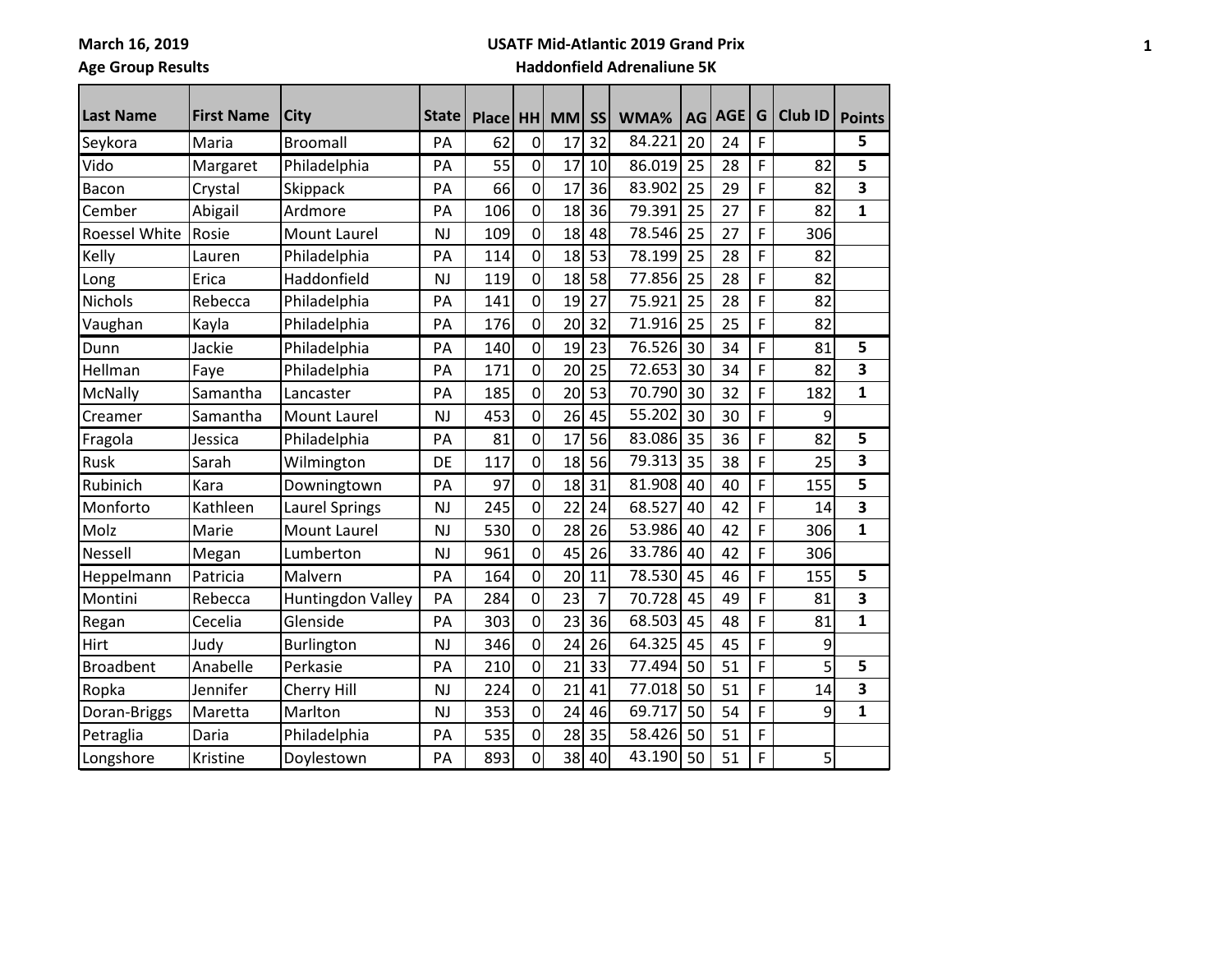**March 16, 2019**

### **USATF Mid-Atlantic 2019 Grand Prix**

**Age Group Results**

| Gorka           | Barbara      | Philadelphia          | PA        | 255 | $\Omega$       | 22 | 49             | 77.502 | 55 | 56 | F | 81   | 5 |
|-----------------|--------------|-----------------------|-----------|-----|----------------|----|----------------|--------|----|----|---|------|---|
| <b>Jefferis</b> | Robin        | Phoenixville          | PA        | 276 | $\overline{0}$ | 23 | 1 <sub>1</sub> | 76.828 | 55 | 56 | F | 182  | 3 |
| Siegel          | Lauren       | <b>Elkins Park</b>    | PA        | 391 | 0              | 25 | 25             | 72.066 | 55 | 59 | F |      | 1 |
| Gandolfo        | Maria        | <b>Haddon Heights</b> | <b>NJ</b> | 351 | 0              | 24 | 35             | 71.932 | 55 | 56 | F | 14   |   |
| Kempton         | Dawn         | Medford               | NJ.       | 435 | $\overline{0}$ | 26 | 30             | 66.730 | 55 | 56 | F | 9    |   |
| Boyer           | Linda        | North Wales           | PA        | 268 | $\Omega$       | 22 | 56             | 81.831 | 60 | 61 | F | 81   | 5 |
| McGrath         | Kyra         | Bala Cynwyd           | PA        | 389 | $\overline{0}$ | 25 | 20             | 76.908 | 60 | 64 | F | 81   | 3 |
| Snyder          | Amy          | Lansdale              | PA        | 383 | 0              | 25 | 3              | 73.985 | 60 | 60 | F | 81   | 1 |
| Hill            | Shelley      | <b>West Deptford</b>  | <b>NJ</b> | 418 | 0              | 26 | 23             | 72.963 | 60 | 63 | F | 9    |   |
| Hellman         | Joanna       | <b>Medford Lakes</b>  | NJ.       | 508 | 0              | 27 | 59             | 67.898 | 60 | 62 | F | 9    |   |
| Gurka           | Mary Ann     | <b>Berlin</b>         | <b>NJ</b> | 360 | $\Omega$       | 24 | 51             | 80.483 | 65 | 66 | F | 9    | 5 |
| Lizzio          | Jean         | <b>Berlin</b>         | <b>NJ</b> | 480 | 0l             | 27 | 51             | 71.813 | 65 | 66 | F | 9    | 3 |
| <b>Brynko</b>   | Barbara      | Marlton               | <b>NJ</b> | 725 | $\overline{0}$ | 32 | 21             | 60.999 | 65 | 65 | F | 9    | 1 |
| Hampton         | Joy          | Mullica hill          | <b>NJ</b> | 518 | $\overline{0}$ | 28 | 24             | 76.467 | 70 | 72 | F |      | 5 |
| Olmstead        | <b>Betty</b> | Wilmington            | DE        | 964 | 0l             | 45 | 35             | 48.336 | 70 | 73 | F | 25   | 3 |
| Folzer          | Sandra       | Philadelphia          | PA        | 630 | $\overline{0}$ | 30 | 19             | 79.604 | 75 | 79 | F | 81   | 5 |
| Hoey            | Margaret     | Oxford                | PA        | 843 | 0              | 35 | 46             | 66.403 | 75 | 78 | F | 1143 | 3 |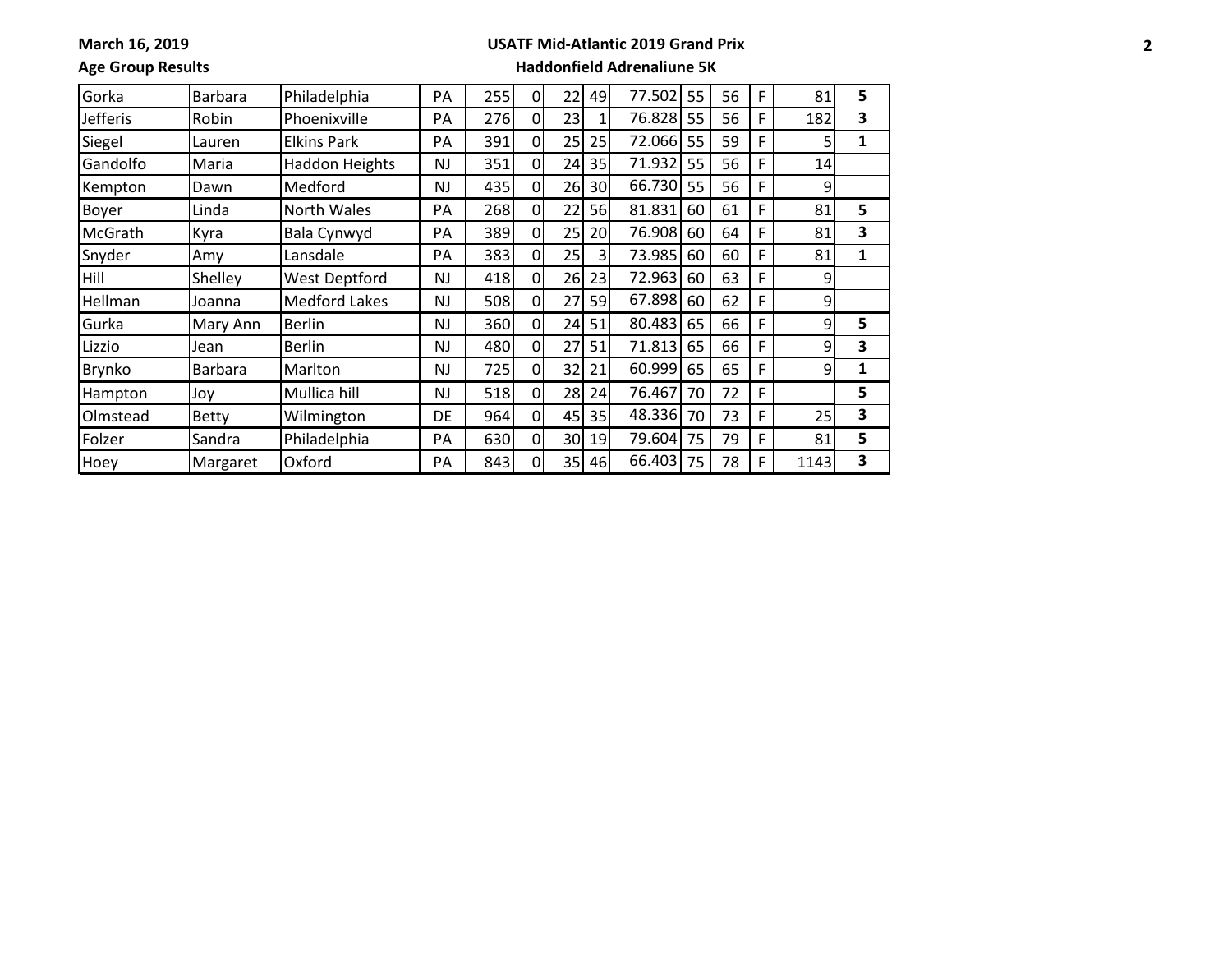Ē

### **USATF Mid-Atlantic 2019 Grand Prix**

# **Age Group Results**

| Last Name      | <b>First Name</b> | City                   | <b>State</b> |              |                |           |           |        |    | <b>AGE</b> | G |         |                         |
|----------------|-------------------|------------------------|--------------|--------------|----------------|-----------|-----------|--------|----|------------|---|---------|-------------------------|
|                |                   |                        |              | <b>Place</b> | <b>HH</b>      | <b>MM</b> | <b>SS</b> | WMA%   | AG |            |   | Club ID | <b>Points</b>           |
| Hermann        | Ethan             | Philadelphia           | PA           | 16           | $\overline{0}$ | 15        | 36        | 83.333 | 15 | 18         | M | 82      | 5                       |
| Marquardt      | Charles           | Haverford              | PA           | 1            | $\overline{0}$ | 14        | 45        | 88.023 | 20 | 24         | M | 28      | 5                       |
| Gearinger      | Dylan             | <b>Berwick</b>         | PA           | 3            | $\overline{0}$ | 14        | 49        | 87.627 | 20 | 22         | M | 82      | $\overline{\mathbf{3}}$ |
| Choi           | David             | Lansdowne              | PA           | 21           | $\overline{0}$ | 15        | 44        | 82.521 | 20 | 24         | M | 82      | $\mathbf{1}$            |
| Matthews       | John              | Honey Brook            | PA           | 37           | $\overline{0}$ | 16        | 27        | 78.926 | 20 | 24         | M | 182     |                         |
| Mateer         | Christopher       | Philadelphia           | PA           | 12           | $\overline{0}$ | 15        | 28        | 83.944 | 25 | 28         | M | 82      | 5                       |
| Voorhees       | Simon             | Philadelphia           | PA           | 14           | $\overline{0}$ | 15        | 36        | 83.226 | 25 | 25         | M | 82      | $\overline{\mathbf{3}}$ |
| Predhome       | Alex              | Philadelphia           | PA           | 19           | $\overline{0}$ | 15        | 41        | 82.784 | 25 | 25         | M | 82      | $\mathbf{1}$            |
| Eppler         | Craig             | Malvern                | PA           | 20           | $\overline{0}$ | 15        | 43        | 82.609 | 25 | 27         | M | 82      |                         |
| <b>Brandon</b> | Kevin             | Philadelphia           | PA           | 27           | $\overline{0}$ | 15        | 53        | 81.742 | 25 | 28         | M | 82      |                         |
| Mullin         | Christopher       | Eagleville             | PA           | 29           | $\overline{0}$ | 15        | 55        | 81.571 | 25 | 25         | M | 82      |                         |
| Geslin         | Alexis            | Philadelphia           | PA           | 35           | $\overline{0}$ | 16        | 23        | 79.247 | 25 | 25         | M | 82      |                         |
| McLaughlin     | Patrick           | Philadelphia           | PA           | 43           | $\overline{0}$ | 16        | 45        | 77.612 | 25 | 29         | M | 82      |                         |
| Krall          | Max               | Philadelphia           | PA           | 50           | $\overline{0}$ | 17        | 1         | 76.298 | 25 | 25         | M | 82      |                         |
| <b>Biggin</b>  | <b>Blair</b>      | Philadelphia           | PA           | 74           | $\overline{0}$ | 17        | 41        | 73.516 | 25 | 29         | M | 82      |                         |
| Matuszak       | Paul              | Philadelphia           | PA           | 7            | $\overline{0}$ | 14        | 56        | 87.612 | 30 | 32         | M | 82      | 5                       |
| <b>Brophy</b>  | James             | Downingtown            | PA           | 47           | $\overline{0}$ | 16        | 52        | 78.261 | 30 | 34         | M | 182     | $\overline{\mathbf{3}}$ |
| Waniak         | Stephen           | <b>Mount Laurel</b>    | <b>NJ</b>    | 157          | $\overline{0}$ | 19        | 39        | 66.412 | 30 | 31         | M | 9       | $\mathbf{1}$            |
| Tozzo          | Alex              | Philadelphia           | PA           | 156          | $\overline{0}$ | 19        | 59        | 65.721 | 30 | 33         | M | 82      |                         |
| Naimoli        | Christopher       | Philadelphia           | PA           | 11           | $\overline{0}$ | 15        | 17        | 89.095 | 35 | 39         | M | 28      | 5                       |
| Guerra         | Deron             | Pennsauken             | <b>NJ</b>    | 457          | $\overline{0}$ | 27        | 25        | 49.301 | 35 | 38         | M | 9       | 3                       |
| DiGennaro      | Mike              | Wilmington             | DE           | 17           | $\overline{0}$ | 15        | 38        | 87.740 | 40 | 40         | M | 25      | 5                       |
| <b>Butler</b>  | <b>Brock</b>      | <b>Chester Springs</b> | PA           | 28           | $\overline{0}$ | 15        | 52        | 86.975 | 40 | 41         | M | 81      | $\overline{\mathbf{3}}$ |
| Padilla        | Michael           | Phoenixville           | PA           | 34           | $\overline{0}$ | 16        | 19        | 86.415 | 40 | 44         | M | 81      | $\mathbf{1}$            |
| Chupa          | Zach              | Wilmington             | DE           | 46           | $\overline{0}$ | 16        | 52        | 83.004 | 40 | 43         | M | 25      |                         |
| Martinson      | Ross              | Conshohocken           | PA           | 45           | $\overline{0}$ | 16        | 49        | 82.061 | 40 | 41         | M | 82      |                         |
| Kaucher        | Michael           | <b>Haddon Heights</b>  | <b>NJ</b>    | 113          | $\overline{0}$ | 18        | 53        | 73.610 | 40 | 42         | M | 81      |                         |
| <b>Barker</b>  | <b>Bruce</b>      | Haddonfield            | <b>NJ</b>    | 136          | $\overline{0}$ | 19        | 22        | 72.806 | 40 | 44         | M | 14      |                         |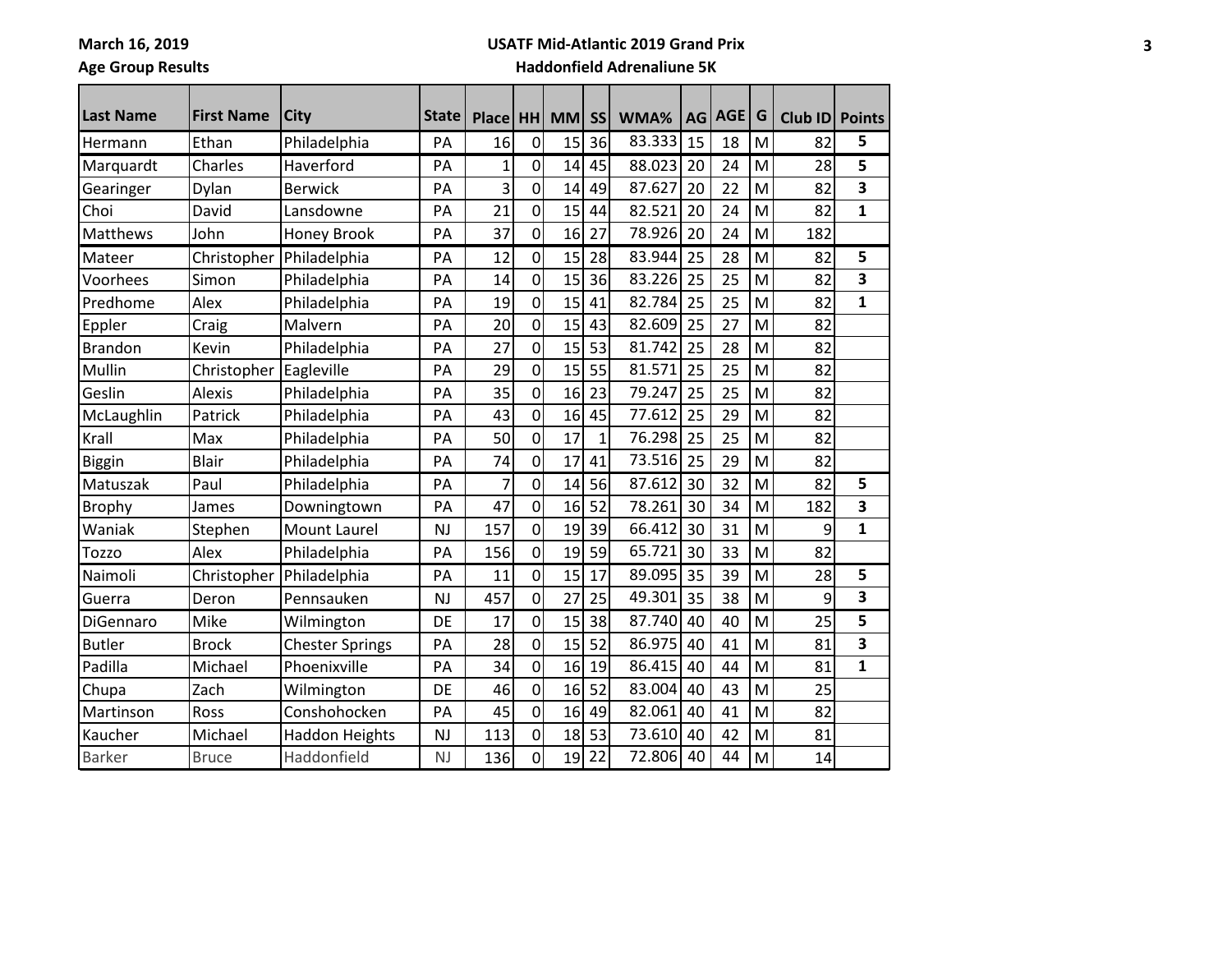**March 16, 2019**

### **USATF Mid-Atlantic 2019 Grand Prix**

**Age Group Results**

| Sandercock       | Matthew        | Exton                 | PA        | 54  | $\Omega$       | 17 | 8  | 85.409 | 45 | 49 | M | 182  | 5 |
|------------------|----------------|-----------------------|-----------|-----|----------------|----|----|--------|----|----|---|------|---|
| Elliott          | Thomas         | Cinnaminson           | <b>NJ</b> | 65  | $\Omega$       | 17 | 33 | 81.007 | 45 | 45 | м | 306  | 3 |
| Cardoso          | Marco          | Sayreville            | NJ        | 75  | $\overline{0}$ | 17 | 46 | 80.582 | 45 | 46 | M | 14   | 1 |
| Varallo          | Vince          | Fort Washington       | PA        | 69  | $\overline{0}$ | 17 | 41 | 80.396 | 45 | 45 | M | 1173 |   |
| Cutrona          | Matthew        | Wilmington            | DE        | 149 | $\overline{0}$ | 19 | 40 | 73.898 | 45 | 48 | M | 25   |   |
| D'Andrea         | Kurt           | Philadelphia          | PA        | 175 | $\overline{0}$ | 20 | 17 | 70.583 | 45 | 46 | M | 14   |   |
| Martin           | William        | Blackwood             | <b>NJ</b> | 180 | $\overline{0}$ | 20 | 38 | 69.871 | 45 | 47 | м | 81   |   |
| Kimmel           | Michael        | Wayne                 | PA        | 183 | $\overline{0}$ | 20 | 49 | 68.775 | 45 | 46 | м | 182  |   |
| Johnson          | Jemal          | Phila                 | PA        | 440 | $\overline{0}$ | 26 | 18 | 55.640 | 45 | 49 | M |      |   |
| <b>Barbee</b>    | Kenneth        | Philadelphia          | PA        | 42  | $\overline{0}$ | 16 | 44 | 91.633 | 50 | 55 | М | 81   | 5 |
| Farguhar         | Bill           | <b>Newark</b>         | <b>DE</b> | 68  | $\overline{0}$ | 17 | 42 | 83.992 | 50 | 51 | М | 25   | 3 |
| Dechnik          | Michael        | Skippack              | PA        | 85  | $\overline{0}$ | 18 | 2  | 81.793 | 50 | 50 | М | 81   | 1 |
| Montini          | Paul           | Huntingdon Valley     | PA        | 133 | $\overline{0}$ | 19 | 18 | 77.029 | 50 | 51 | М | 81   |   |
| Jackson          | Keith          | Marlton               | <b>NJ</b> | 151 | $\overline{0}$ | 19 | 41 | 75.529 | 50 | 51 | M | 9    |   |
| <b>Bittinger</b> | Peter          | <b>Merion Station</b> | PA        | 169 | $\overline{0}$ | 20 | 26 | 74.470 | 50 | 54 | M | 28   |   |
| Dougherty        | Christopher    | Penn Valley           | PA        | 172 | $\overline{0}$ | 20 | 26 | 73.328 | 50 | 52 | M | 28   |   |
| Nadol            | Michael        | Philadelphia          | PA        | 318 | $\overline{0}$ | 23 | 49 | 63.891 | 50 | 54 | M | 5.   |   |
| Lombardi         | James          | Oreland               | PA        | 429 | $\overline{0}$ | 26 | 27 | 56.648 | 50 | 52 | М | 1173 |   |
| Hamilton         | <b>Brandon</b> | Haddon Township       | <b>NJ</b> | 719 | $\overline{0}$ | 32 | 27 | 45.814 | 50 | 51 | M | 14   |   |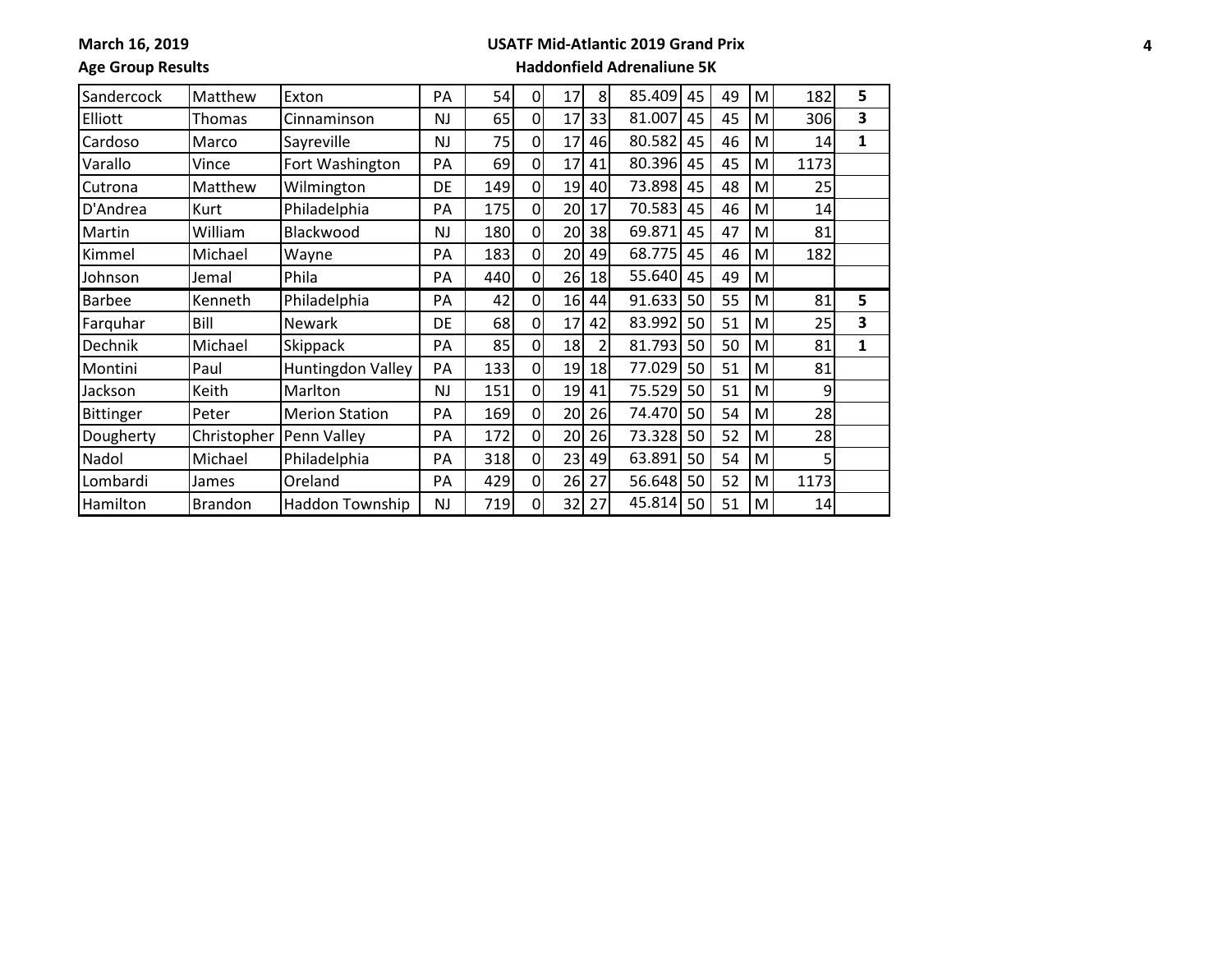### **USATF Mid-Atlantic 2019 Grand Prix**

**Age Group Results**

| Laidig          | Kim     | Haddonfield          | <b>NJ</b> | 82  | $\overline{0}$ | 17              | 58 | 87.477 | 55 | 58 | M | 14  | 5            |
|-----------------|---------|----------------------|-----------|-----|----------------|-----------------|----|--------|----|----|---|-----|--------------|
| Sery            | Jim     | Clarksboro           | <b>NJ</b> | 89  | $\overline{0}$ | 18              | 9  | 85.859 | 55 | 57 | M | 14  | 3            |
| Mazo            | Daniel  | Bala Cynwyd          | PA        | 90  | 0              | 18              | 17 | 83.865 | 55 | 55 | M | 81  | $\mathbf{1}$ |
| <b>Davies</b>   | Keith   | Huntingdon Valley    | PA        | 125 | 0              | 19              | 5  | 82.969 | 55 | 59 | M | 81  |              |
| Cauller         | Gregory | York                 | PA        | 130 | $\overline{0}$ | 19              | 16 | 82.180 | 55 | 59 | M | 25  |              |
| Armstrong       | Scott   | Pottstown            | PA        | 118 | 0              | 18              | 51 | 81.963 | 55 | 56 | M | 81  |              |
| Doyle           | Kevin   | Medford              | <b>NJ</b> | 129 | $\overline{0}$ | 19              | 9  | 80.679 | 55 | 56 | M | 14  |              |
| Wiechecki       | David   | Wilmington           | DE        | 145 | $\overline{0}$ | 19              | 36 | 79.507 | 55 | 57 | M | 25  |              |
| Hranilovich     | Stephen | Phoenixville         | PA        | 155 | $\overline{0}$ | 19              | 57 | 76.859 | 55 | 55 | M | 5   |              |
| Dombrosky       | Craig   | <b>Berlin</b>        | <b>NJ</b> | 226 | $\overline{0}$ | 21              | 49 | 73.186 | 55 | 60 | M | 9   |              |
| Carstens        | Russ    | Wynnewood            | PA        | 320 | $\overline{0}$ | 23              | 48 | 64.426 | 55 | 55 | M | 81  |              |
| Estrada         | Alex    | <b>Mount Laurel</b>  | <b>NJ</b> | 368 | 0              | 24              | 39 | 63.218 | 55 | 57 | M | 9   |              |
| Agliano         | Stephen | Marlton              | <b>NJ</b> | 553 | $\overline{0}$ | 28              | 43 | 53.395 | 55 | 55 | M | 9   |              |
| Martin          | James   | Cinnaminson          | <b>NJ</b> | 841 | 0              | 35              | 18 | 44.145 | 55 | 57 | M | 306 |              |
| Steenkamer      | Thomas  | <b>Rising Sun</b>    | <b>MD</b> | 152 | $\overline{0}$ | 19              | 50 | 80.504 | 60 | 60 | M | 25  | 5            |
| Mason           | Robert  | Wilmington           | DE        | 178 | $\overline{0}$ | 20              | 43 | 79.726 | 60 | 64 | M | 25  | 3            |
| Kern            | Joseph  | Ambler               | PA        | 211 | $\overline{0}$ | 21              | 27 | 77.001 | 60 | 64 | M | 5   | $\mathbf{1}$ |
| Reilly          | Philip  | Philadelphia         | PA        | 200 | 0              | 21              | 14 | 76.452 | 60 | 62 | M | 81  |              |
| Pellechio       | Thomas  | Doylestown           | PA        | 251 | $\overline{0}$ | 22              | 37 | 72.366 | 60 | 63 | M | 5   |              |
| Westerlund      | Glenn   | Lansdale             | PA        | 290 | $\overline{0}$ | 23              | 13 | 70.495 | 60 | 63 | M | 81  |              |
| Mullen          | Nace    | Philadelphia         | PA        | 316 | $\overline{0}$ | 23              | 53 | 67.969 | 60 | 62 | M | 28  |              |
| <b>Bruckner</b> | Joseph  | West Berlin          | <b>NJ</b> | 469 | $\overline{0}$ | 27              | 32 | 59.988 | 60 | 64 | M | 9   |              |
| Zmirich         | Robert  | <b>Mount Laurel</b>  | <b>NJ</b> | 579 | $\mathbf{0}$   | 29              | 9  | 54.774 | 60 | 60 | M | 9   |              |
| Wright          | Billy   | Haddonfield          | <b>NJ</b> | 191 | $\overline{0}$ | 20              | 59 | 80.064 | 65 | 66 | M | 81  | 5            |
| Morrison        | Don     | West Brandywine      | PA        | 212 | 0              | 21              | 31 | 79.473 | 65 | 68 | M | 81  | 3            |
| Bergmann        | Seth    | Glassboro            | <b>NJ</b> | 228 | 0              | 21              | 54 | 78.919 | 65 | 69 | M |     | $\mathbf{1}$ |
| McConnell       | Lee     | Malvern              | PA        | 198 | $\overline{0}$ | 21              | 13 | 78.476 | 65 | 65 | M | 182 |              |
| Hibbs           | John    | <b>Bristol</b>       | PA        | 213 | 0              | 21              | 31 | 77.382 | 65 | 65 | M | 5   |              |
| Rigley          | Randy   | Franklinville        | <b>NJ</b> | 222 | $\overline{0}$ | 21              | 47 | 76.435 | 65 | 65 | M | 14  |              |
| Sawyer          | Steve   | Philadelphia         | PA        | 314 | $\overline{0}$ | 23              | 51 | 71.069 | 65 | 67 | M | 81  |              |
| Hellman         | Jerry   | <b>Medford Lakes</b> | <b>NJ</b> | 426 | $\overline{0}$ | 26              | 5  | 63.834 | 65 | 65 | M | 9   |              |
| Brown           | Richard | Mt Laurel            | <b>NJ</b> | 556 | $\overline{0}$ | 28              | 45 | 60.116 | 65 | 69 | M | 9   |              |
| Murray          | Dennis  | Westampton           | <b>NJ</b> | 653 | $\overline{0}$ | 30 <sup>1</sup> | 38 | 55.822 | 65 | 68 | M | 9   |              |